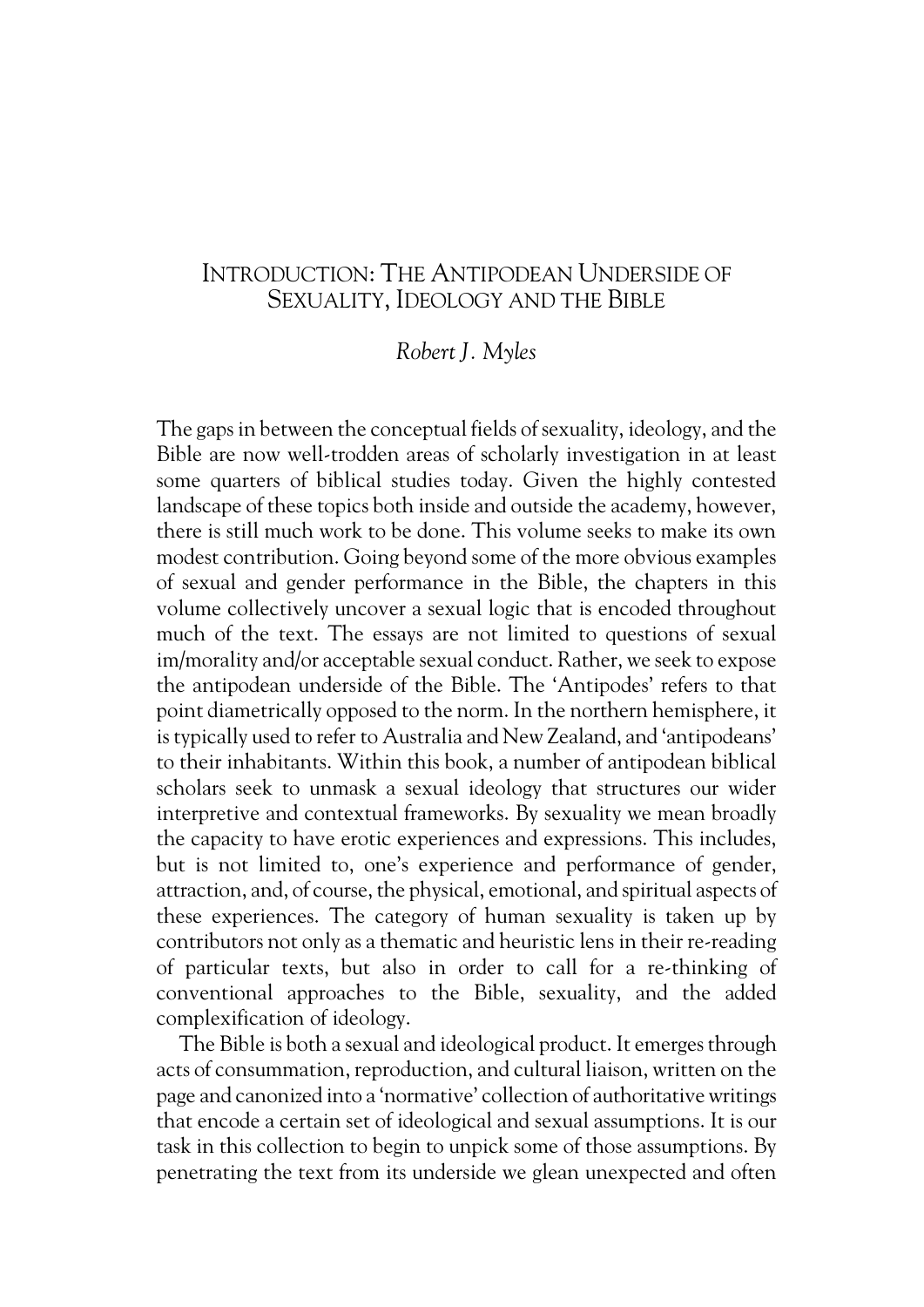surprising insights. Indeed, queer critics have often pointed out that the Bible is itself already queer. Teresa Hornsby and Ken Stone contend that

[l]ike the waves a moment before they dissolve back into the deep, biblical texts have been delivered to readers and believers as stable, coherent narratives at work in the service of 'the norm'. Yet, the *essence* of the wave is the ocean; from the chaos comes [the appearance of] creation, then it folds [or crashes] once again into the chaos. We are not dealing here simply with 'queer' interpretation of the Bible; the Bible is always already queer.<sup>1</sup>

We could make similar remarks about the 'essential nature' (or, we might say the 'social construction') of biblical criticism. Are the methods of biblical studies not also complicit in reiterating a (queer) heterosexual matrix? The Bible, dressed in seductive leather binding, serves as the passive partner in the interpretive act. The critic ventures forth, protruding his or her exegetical instrument, intending to spread wide open the text's logical gaps and inconsistences. Or perhaps in a gesture of pious devotion, does s/he aspire to cover up these blemishes? Either way, the critic's role constitutes a violent imposition on the text: its internal cavities are probed, its delicate inner texture ruptured, and its naked signification is exposed, all in the hopes of arousing a pleasurable flow of meaning.

 This volume offers its own distinctive queerness to the emerging discussion on the Bible and sexuality. Specifically, its authors are all situated in the geographical region of the Antipodes. Essayists draw on their academic training and expertise as biblical scholars to probe the intersection of sexuality, ideology, and the Bible, but we are also conscious that geographical location has a bearing on academic discourse. At stake, therefore, are two overarching contentions: first, it is observed that the meaning of the biblical text is typically 'desexualized' by conventional interpretative practices; and secondly, the geographicalcontextual situated-ness of academic discourse also shapes our interpretive predilections.

 In light of responding to the northern strongholds of biblical and theological discourse, the collection begins with no less than a queer reconsideration of both N.T. Wright and early church hero Saint Augustine's respective readings of Paul. Deane Galbraith argues in his chapter, 'The Perfect Penis of Eden and Queer Time in Augustine's Reading of Paul', that an integral but disavowed element in the conceptualization of the perfect, prelapsarian human body and its

 <sup>1.</sup> Teresa J. Hornsby and Ken Stone (eds.), *Bible Trouble: Queer Reading at the Boundaries of Biblical Scholarship* (Semeia Studies, 67; Atlanta: SBL, 2011), p. xiii.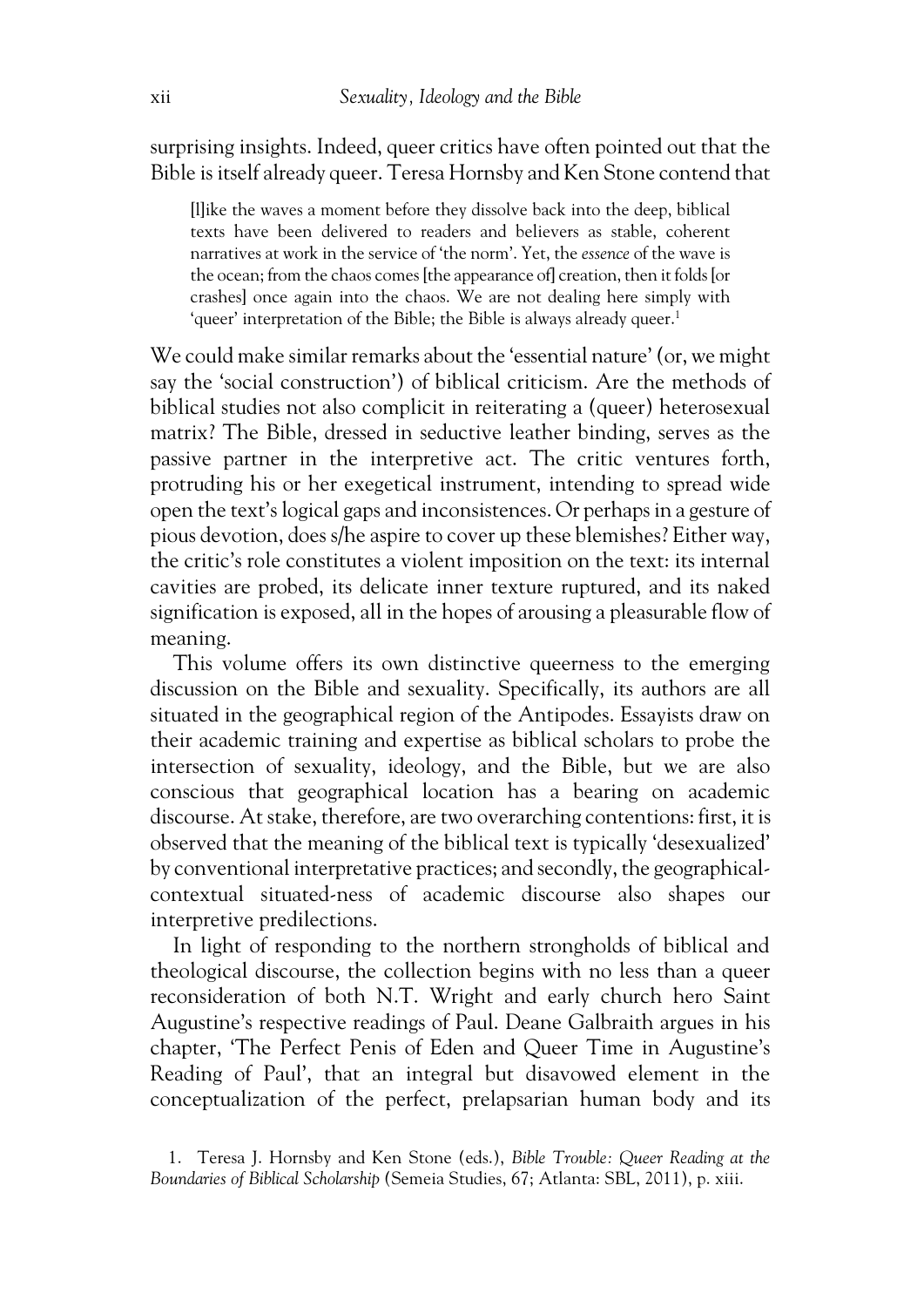converse, the fallen corrupted body, is the corporeal fantasy of the penisas-hand. Galbraith detects a conjunction of penile and theological reflection within the development of Augustine's theology, which, while regularly overlooked, accounts for the gap between Paul's understanding of universal human sin and Augustine's concept of original sin. Although they are indeed different conceptions of sin, Augustine claims to have derived his understanding through Paul. While the explanation for this gap is conventionally reduced to purely theological and exegetical reasons, Galbraith contends that there are also bodily and queer temporal dynamics which should be taken into consideration.

 Emily Colgan's chapter, '"Come Upon Her": Land as Raped in Jeremiah 6.1-8' employs an eco-feminist lens to uncover a sexual logic within the text of Jeremiah that polarizes a masculine, penetrative God against a feminized, emasculated Land. Traditional commentators have typically desexualized this text, bypassing crucial gendered metaphors and sexual innuendo that encode a variety of potentially oppressive and undesirable social and sexual codifications. For example, in the attack on the feminized Land, the shepherds 'come upon her' (v. 3), 'her places' are violated (v. 5), and her public 'stripping' is couched in terms of deforestation (v. 6). By paying close attention to the text's language and imagery, Colgan suggests that underlying the poem in Jer. 6.1-8 is a rhetoric of sexual abuse that should be read as a description of the Land's rape. In this respect, the way in which sexuality and gender is used to constitute certain dynamics of power are problematized; the text perpetuates a normalization of gendered violence, one that the dissenting reader should identify and denounce.

 Following this, Christina Petterson's chapter, 'Imagining the Body of Christ', explores the mid-eighteenth-century community of the Moravian Brethren in Germany whose hermaphrodite Christ bore *both* the male and female genitalia. As such, the body of Christ functioned to represent all genders within the community. Petterson contextualizes the shift in the production of a collective body in light of broader movements towards the fragmentation of the body in the emerging capitalist political economy. She then examines the body of Christ as a way of mediating between the individual and the community and its use of abstraction in the case of Paul's first letter to the Corinthians.

 Roland Boer's chapter, 'The Matriarch's Muff', is concerned with the antipodean regions of the body, especially the matriarchal bodies of the Bible. While it may be the case, according to Boer, that the 'patriarch's nuts' are crucial for the very structure (as he puts it the 'testicular logic') of the myths and legends of the Hebrew Bible, he contends that the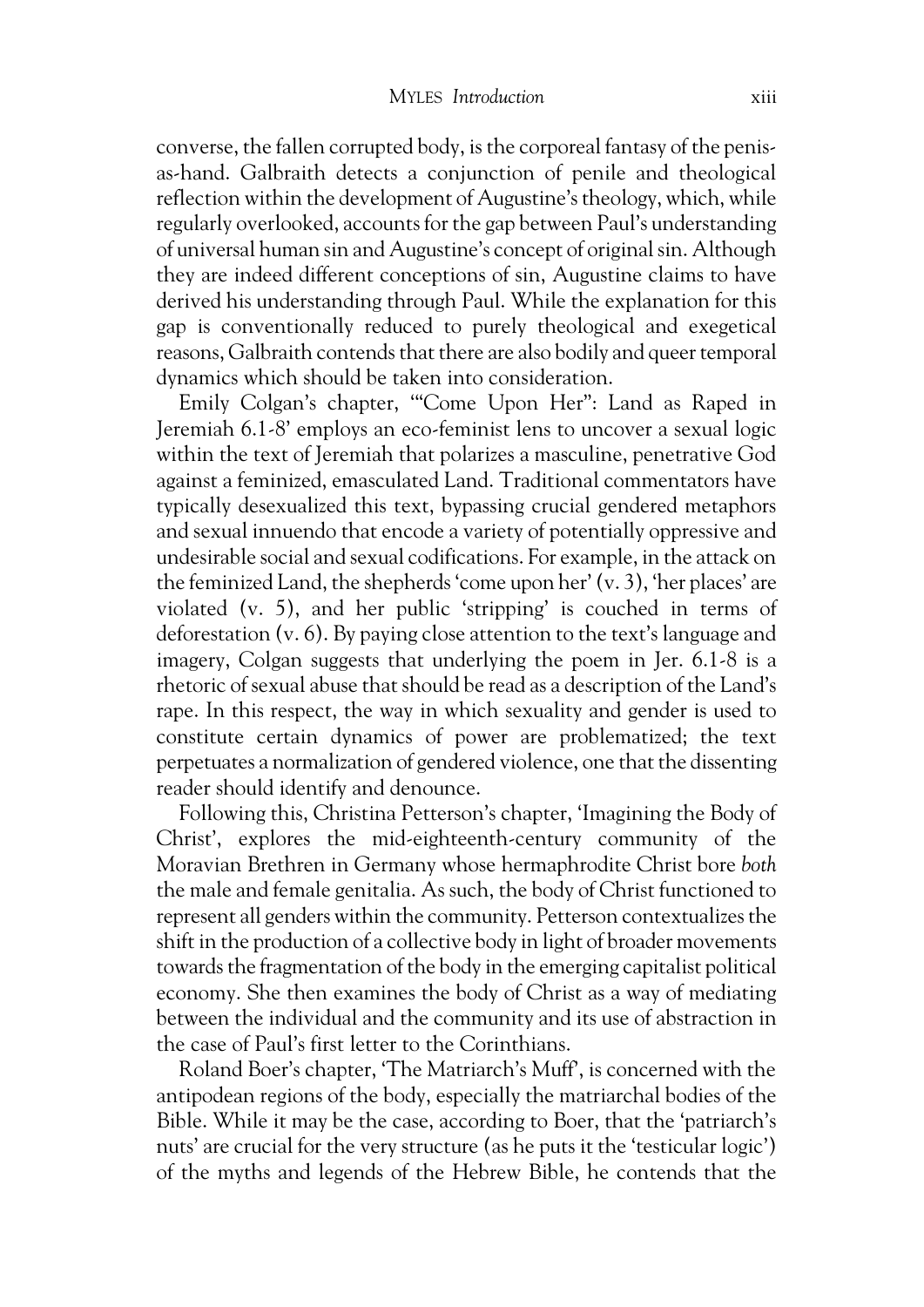matriarch's muff (*rehem 'am*—Num. 12.12) is of comparable importance. It is from here that the generations promised to Abraham, Isaac, and Jacob emerge. Boer's chapter focuses on the earthier language of the Hebrew Bible. What materializes is a distinct linguistic crudeness that is all-too-frequently understated in contemporary 'desexualized' English translations.

 Moving from muffs back to the masculine Paul and orality, Alan H. Cadwallader's chapter, 'Paul Speaks Like a Girl: When Phoebe Reads Romans', rethinks the way in which Paul's rhetorical gender-bending might uncover limitations to traditional exegetical methods. This is achieved by undermining the fixity of Paul's assumed masculinity and its relation to the meaning of his writings. Cadwallader examines what happens to Paul and his penetrative, authoritarian voice when his letter is read by a woman, namely Phoebe, who was the probable bearer of the letter to the Romans. He suggests that the very presence of diverse ways of interpreting Romans, and even of interpreting how Phoebe might have engaged it, indicates that the male/female binary is unstable at best.

 Gillian Townsley's chapter, '"We're Here, We're Queer—Get Used to It!" Exclamations in the Margins (Euodia and Syntyche in Philippians 4.2)', draws on New Zealand's Marriage Amendment Act of 2013, which expanded the legal definition of marriage to include same-sex couples, as a point of departure in her discussion of the reception of Phil. 4.2 in recent scholarship. Paul's instruction, 'I urge Euodia and I urge Syntyche to be of the same mind in the Lord', is suggestive of a same-sex partnership. What is deemed to be 'possible' or even 'probable' in biblical interpretation, however, is always already shaped by the often implicit lenses we bring to the text, influenced not only by our cultural and social contexts but also our expectations of what we think we may or may not find within a text. Townsley uses her own life journey through varying hermeneutical viewpoints, from conservative, to feminist, and now queer, to examine the varying appropriations of this verse, arguing that the presence of such a socio-sexual configuration within the New Testament is potentially affirming for queer Christians in contemporary society.

 Following this, Elaine M. Wainwright, in 'Queer[y]ing the Sermon on the Mount', explores the queer presence and function of animals in Matthew 5–7. While queer theory was initially concerned with undoing 'normal' categories in relation to human gender and sexuality, more recently scholars have begun queering and querying diverse conceptual categories and social constructions including the arena of the other-thanhuman or 'non-human'. Drawing on convergences between queer theory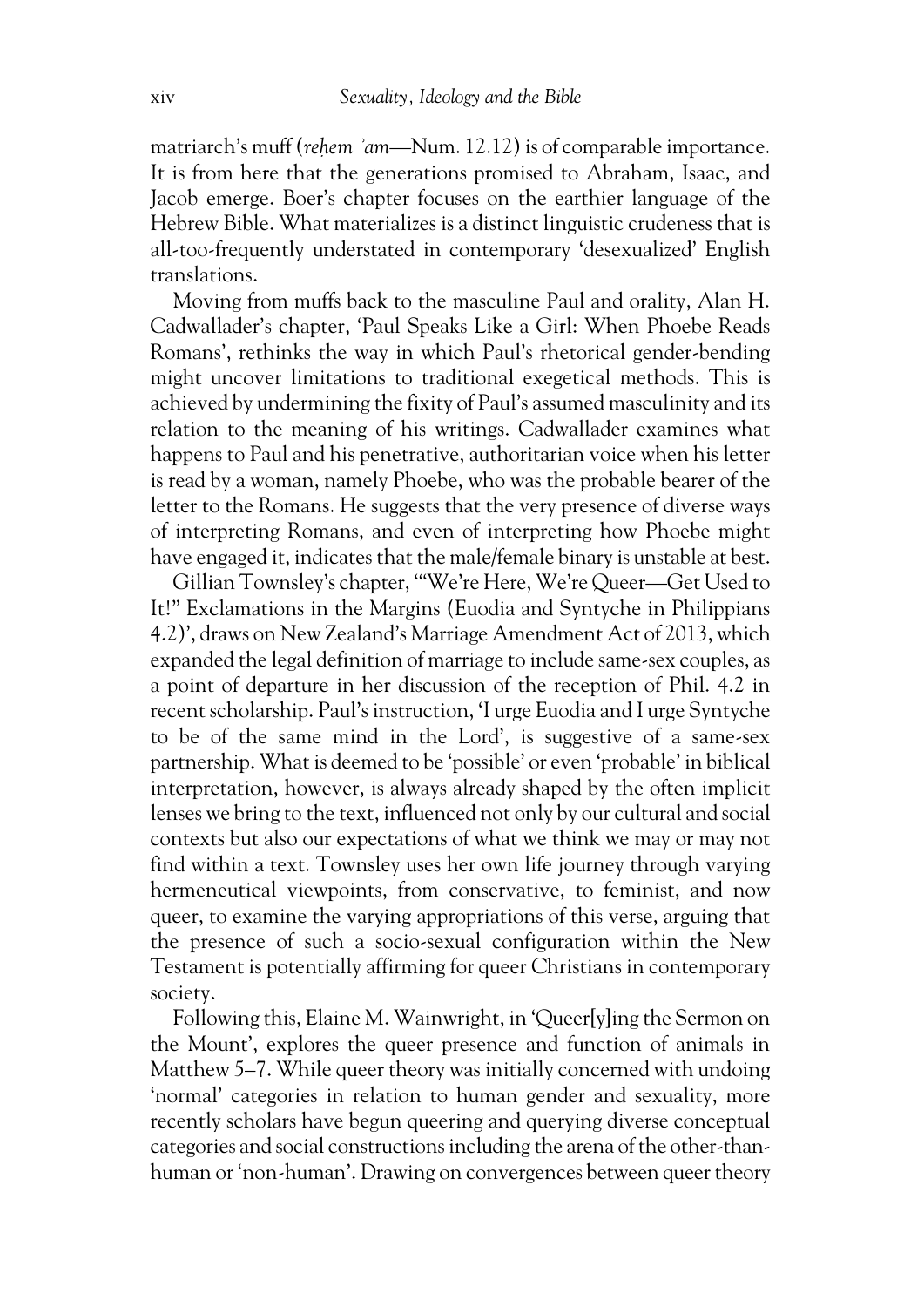and the emerging discipline of animal studies, Wainwright performs what might be called an eco-queer reading of the Sermon on the Mount. Her exploration focuses in particular on the categories of time and space and also draws on indigenous Australian cultures and the contemporary Australian artist Patricia Piccinini, in order to open up broader possibilities of meaning-making for the reader of the Matthean text.

 The presence of animals is taken further in Yael Klangwisan's chapter 'Promethea's Song of Songs' to suggest a queer blurring and reconstitution of the human and animal. Indeed, animal and human characters are frequently fused in the book of Song of Songs, in ways that converge with Hélène Cixous's *The Book of Promethea.* Klangwisan's phenomenological approach to the text seeks to explore its nuances of orientation and its bending of subjectivity; in particular, the bodily identification of readers with characters. She explores what happens when we embed ourselves in the text and suggests that because the reader finds him or herself shifting between the feminine and masculine gazes, this produces a remarkable erotic reading experience that is curiously bisexual in character.

 In *The Delilah Monologues*, Caroline Blyth and Teguh Wijaya Mulya give voice to the character of Delilah both in the book of Judges and also in light of her afterlives through Western culture. This queer performance of Delilah, as both biblical character and critic, laments that interpretations of Judges 16 objectify her in a straight-jacket of assumptions about her sexual, gendered, and racial identity. Why is Delilah's femininity and portrayal as a 'dangerous woman' so often highlighted as the primary feature of her characterization? Is not Delilah more than binarized categories? Blyth and Mulya give voice to the persona of Delilah as somebody on the border, in the gaps, absences, and ambiguities of the text.

 Finally, because this collection on the Bible, ideology and sexuality is grounded in the geographical 'wasteland' of the Antipodes, we thought it only fair to invite a northern hemisphere respondent to see what s/he might make of it all. To round out the volume, then, Hugh S. Pyper contributes a response with both his amicable Scottish wit and from the perspective of one who queeries the Bible from the Antipodes to the Antipodes, that is, the imperial centre of the United Kingdom. In a chapter from his recent monograph *The Unchained Bible*, Pyper reflects on the strangeness of an occasion in which he gave a public lecture in London, 'the imaginative heartland of white male Protestant Anglo-Saxondom and the imperial seat of the British Empire'. He then goes on to remark in jest (and I include this quote slightly out of context): '…the